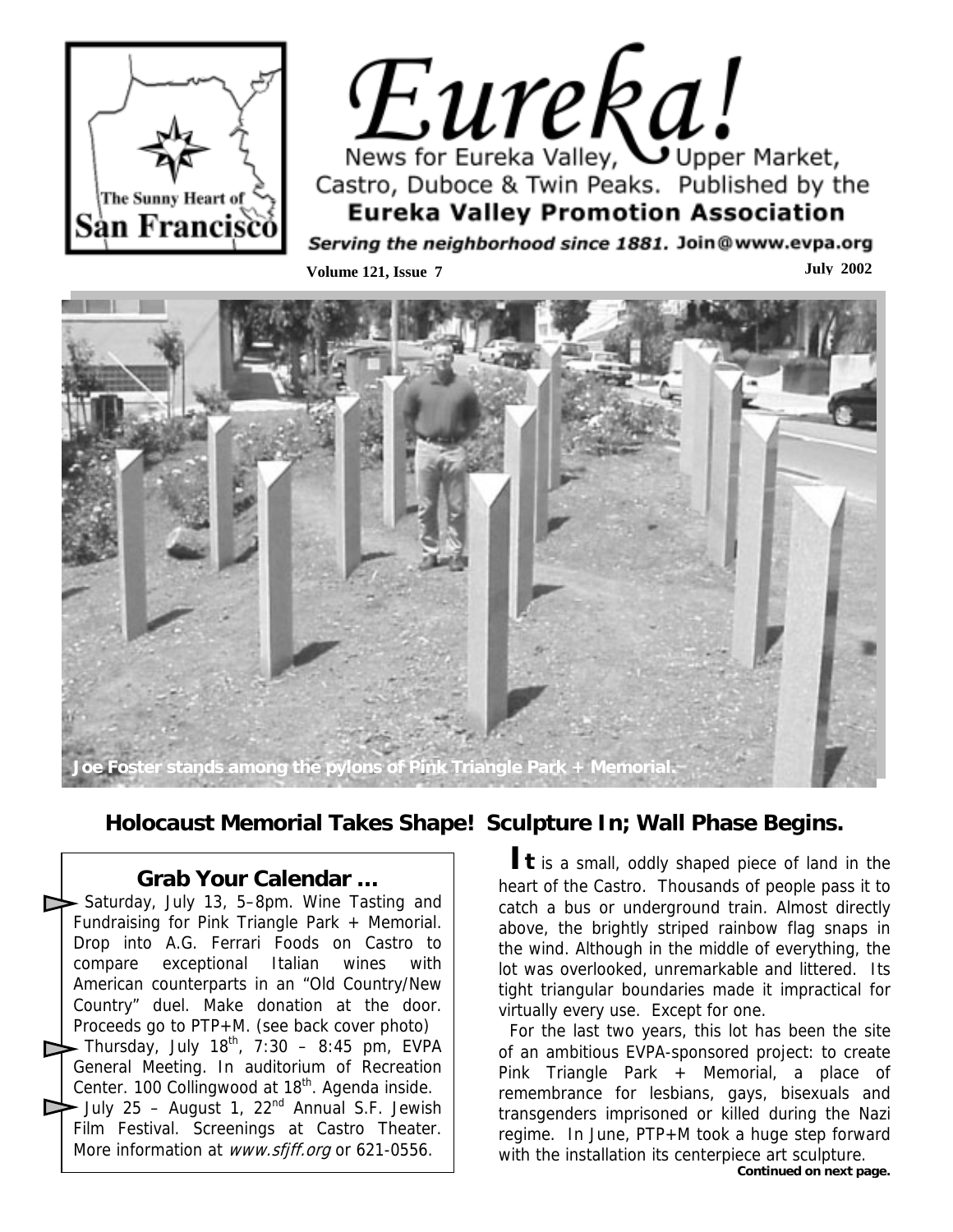#### **Continued from 1st page.**

Fifteen sierra white granite pylons now grace the site near Market and Castro. Each pylon is triangular in shape and the arrangement of the pylons forms a larger triangle on the hillside. The base of the sculpture is oriented toward the large rainbow flag at Harvey Milk Plaza.

Rosemary soon will bloom among the pylons, complimenting the rose bushes planted earlier along the park's western edge.

Attention now turns to completion of the Memorial Wall and related events. The Wall will frame the park's edge and provide room for future plaques that shed light on LGBT experiences during the Holocaust and after initial liberation from the concentration camps. For example, under Paragraph 175 of the German Penal Code that criminalized gays, persons wearing the pink triangle were re-imprisoned after being freed from the concentration camps by Allied troops.

The poignancy of an overlooked lot in the heart of the LGBT community emerging as a prominent memorial to victims who sometimes are overlooked in the tragedy of the Holocaust is not lost on the hard-working volunteers making it happen.

The goal is to complete the Wall and nameplate this fall. To do so EVPA is launching a capital campaign effort to raise \$50,000. The capital campaign goal includes grant requests, fundraising events and individual donations. **There are many ways you can help.** When you do, you'll ensure future generations remember what happened, so it may never be repeated.

Longer-term goals include creating informational materials for use in education about human rights.

#### **EVPA Asks MUNI to Open Bathrooms.**

At the last general meeting members authorized a request to MUNI seeking the reopening of public restrooms at the Castro and Church underground stops. Currently, neither station has restrooms regularly open.

The lack of public restrooms in the public transit system has been leading to more use of doorways, bushes and walls as substitute toilets. Although EVPA understands the difficulty in maintaining, cleaning and providing security in these facilities, simply withdrawing restrooms from commuters and tourists is not an acceptable solution.

 The motion came to the floor from the UTNC committee within EVPA. The Merchants of Upper Market may make a similar request of MUNI.

#### **Here's How You Can Help.**

This unique memorial is a neighborhood effort, and your help is needed to successfully finish the project. Ways you can help:

- Encouraging friends and colleagues to attend PTP+M fundraising events such as the wine tasting on July  $13<sup>th</sup>$ .
- Turning your next party into a minifundraiser by asking guests to make a donation and forwarding those donations to EVPA.
- Making a personal financial donation.
- Asking your employer to consider making a contribution, providing a grant, or creating a special event to raise funds.
- Soliciting items from area merchants to use in a silent auction to be held in conjunction with a screening of the film Paragraph 175.
- Volunteering to help with the Paragraph 175 film event when the date is announced in next month's *Eureka!*
- Helping 'man' the gates of the Castro Street Fair on Sunday, October 6. A portion of entry proceeds benefit EVPA/PTP+M.

#### **All donations should be mailed to EVPA, P. O. Box 14137, SF, CA 94114- 0137. Donations of \$100 or greater will be acknowledged in the next issue of Eureka! (must be received by 8/ 2)**

If you wish a tax deduction, make your check payable to Harvey Milk Institute and mail it to EVPA with "PTP+M" marked in the comments line. Harvey Milk Institute is the fiscal agent for tax-qualifying donations. If you are not seeking a deduction, make checks payable directly to EVPA with "PTP+M" marked on the comments line. Donations of any amount are appreciated and continue the neighborhood-supported nature of this important site of LGBT history.

### **Which Wine Wins? U.S. or Italian?**

A.G. Ferrari on Castro is hosting wine tastings this summer with the proceeds of donations going to Pink Triangle Park + Memorial. The next event is Saturday, July  $13<sup>th</sup>$  from 5-8 pm with a theme of

"Old Country/New Country" that compares Italian wines with American counterparts. To participate just make a donation at the door. **Please spread the word via email and word-ofmouth to your friends!**

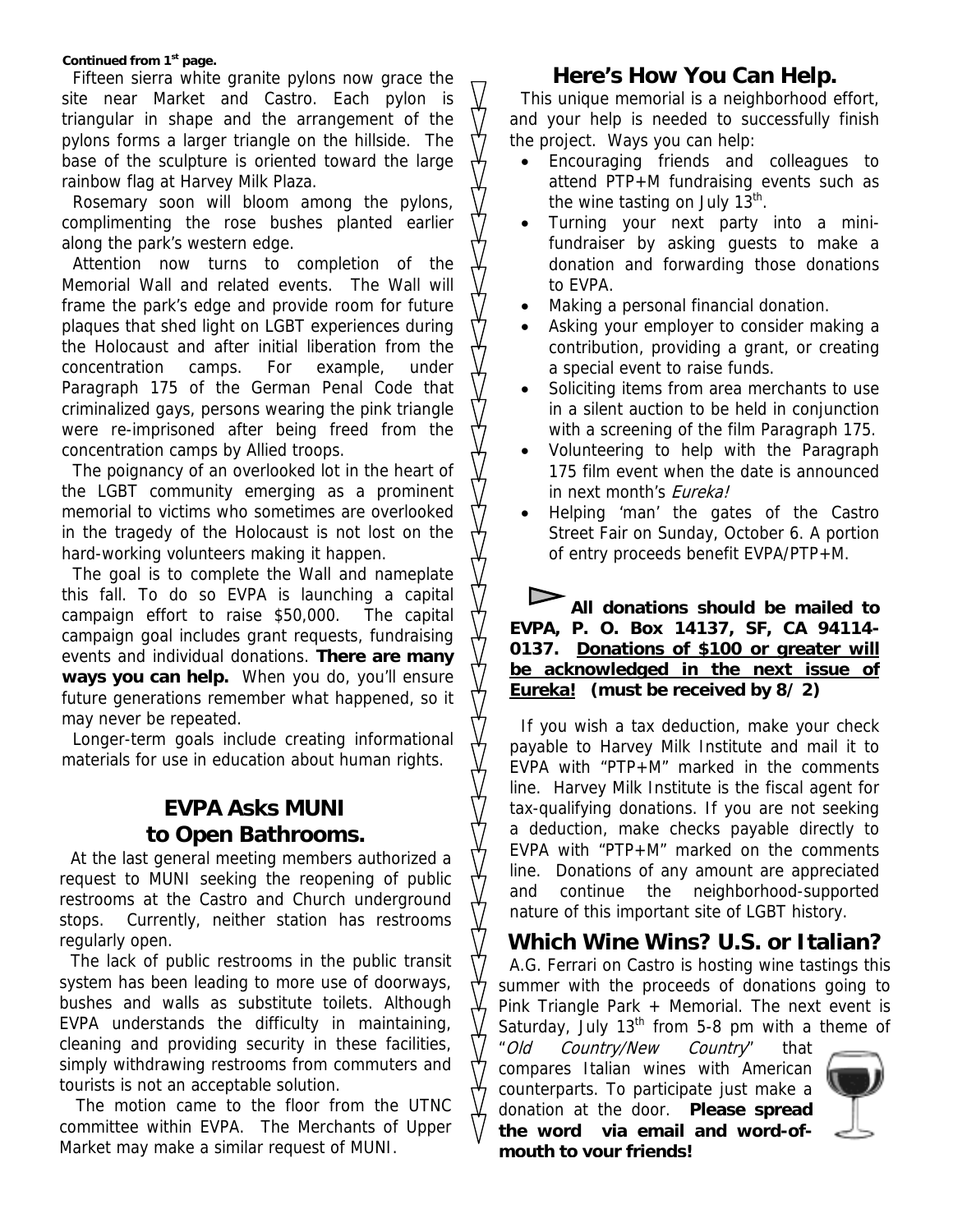

**Uniformed prisoners with triangular identifying badges are assembled at the Sachenhausen concentration camp. Sachsenhausen, Germany, 1938. After the camps were liberated at the end of the War, gays who survived were returned to prison to complete their sentences for homosexual acts. From National Archives and Records Administration.**

#### **Snapshots of A Transformation.**

It was Joe Foster who first saw the potential in this small triangular lot. Soon others did too. Hundreds of volunteers, artists and craftsmen, and local businesses worked to bring PTP+M this far. With your help the Memorial Wall soon will be completed. Soon this important chapter in history will be told, here.

 District 8 Supervisor Mark Leno. Businesses and EVPA gratefully acknowledges major support of Mayor Willie Brown's Neighborhood Beautification Fund, Wendy Nelder, director; Department of Public Works; San Francisco Arts Commission and nonprofits that have supported PTP+M include: Bank of America Foundation, Bay View Savings, Blue Restaurant, CalFed Bank, CHAT Café, Harvey Milk Institute, Hortica, IXIA, Lawrence Fine Art, Long Life Noodle, New Yorker Films, Omega Monuments, Raymond Granite, Regan's Nursery, Sisters of Perpetual Indulgence, Telling Pictures and Wells Fargo Bank Foundation.

**Photos from Top Right; the small lot in the heart of the Castro before its transformation. Bottom Right: volunteers first cleared weeds and litter and worked the soil to ready it for planting. Next Page Photos: Several rose plantings occurred and DPW was there to help. Middle Photo: December 10, 2001 Dedication ceremony on anniversary of Universal Declaration of Human Rights. Bottom Photo: Lawrence Fine Arts crew installs the sculpture over three days in June 2002.** 

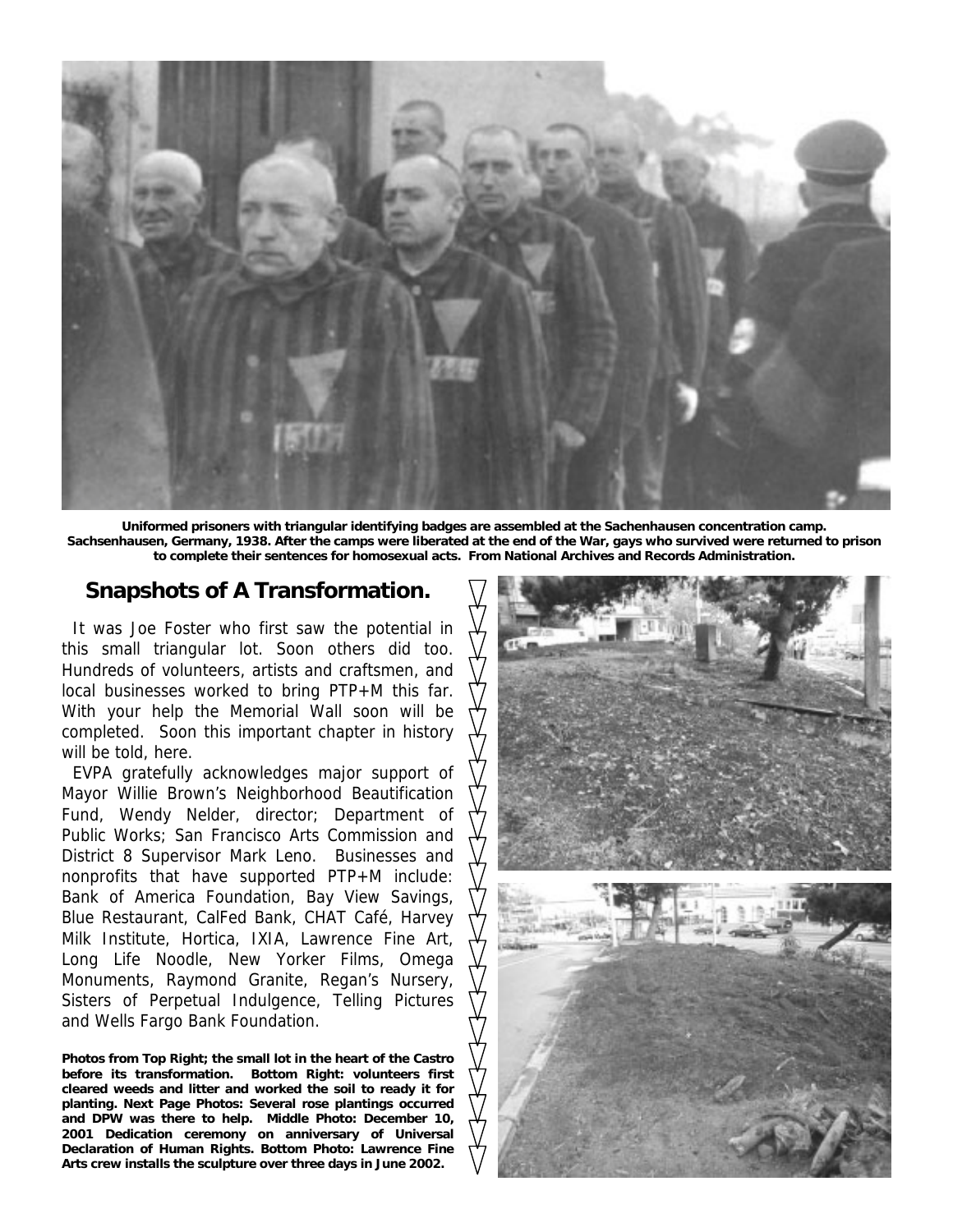

#### **The Artists' Vision of the Sculpture.**

*by Susan Martin & Robert Bruce*  First we had to decide we wanted to work together. Two strangers brought together by a friend. We agreed to meet, to share tea and crackers. We talked about sculpture, the Vietnam War memorial, and gardens. Specifically, Claude Monet's garden at Giverny and the beautiful green stakes used to support the plants. We talked about the philosophical premise of the one and the many, site-specific sculpture, collaborating, controversy, neighborhood, community.

We knew the Nazis imprisoned and killed gays and lesbians: 5,000 - 15,000 people. We wanted to express the loss abstractly rather than figuratively. We learned that the United Nations was formed in San Francisco and that without the UN we might not have a Universal Declaration of Human Rights. We wanted the sculpture to be contemplative. We wanted to mourn the dead (past), to celebrate the living (present), and to hope for those to come (future).

When we started we didn't know exactly what the memorial would look like. We did not know it would be granite or how exactly the individual elements would sit on the site in relationship to each other. We did not know how tall they would be. We did not know how they would be installed. We talked, we listened, we learned.

It has always seemed very difficult to express anything about living and dying with a single object. Perhaps this is because none of us would be here without the collaboration between at least two people. The simple definition of collaboration is to work with others. We hope visitors to Pink Triangle Park and Memorial will:

Respect each other as this sculpture respects the site.

• Contemplate the softness of the plants and the firmness of the granite.

Locate the softness and the firmness within themselves.

Remember that gay men wore pink triangles, lesbians wore black triangles, gypsies wore brown triangles, Poles wore blue triangles, social democrats and other political prisoners wore red triangles, and Jews wore yellow stars.

Think about how persecution of any individual or single group of people damages all humanity.

Original volunteers included: Gerald Abbott, Lion Barnett, Herb Cohn, Kathleen Connell, John Downey, Joe Foster, Judy Hoyem, Gustavo Serina, Pauline Shaver and Jaye Whittaker.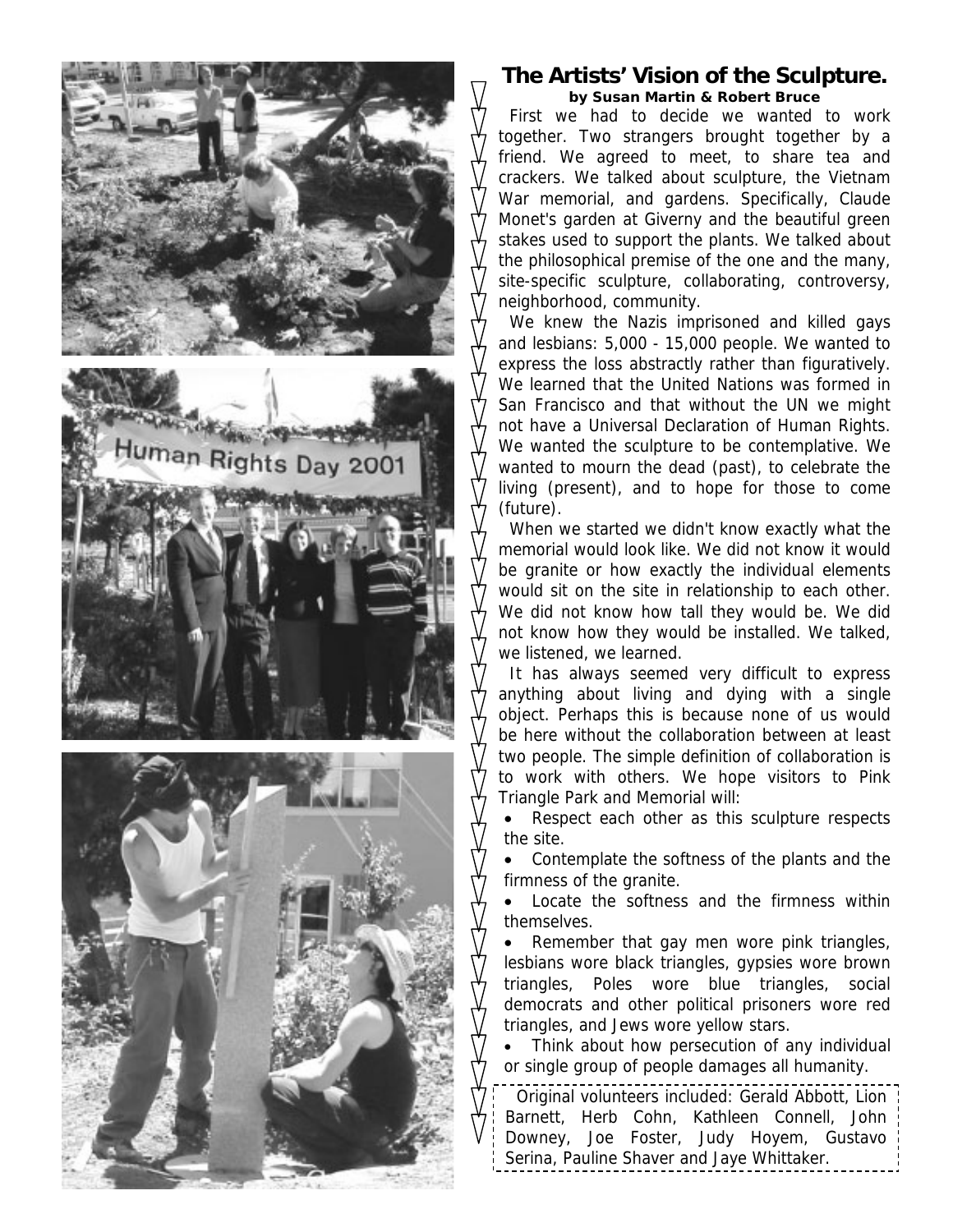Robert Bruce received his BFA from the University of Houston in 1975. For thirty years has been a multi-disciplinary design professional. In 1982, he was one of the founding members of STOP-AIDS, San Francisco, and designed the STOP-AIDS logo.

Susan Martin received her MFA from the California College of Arts and Crafts in 1981, graduating with the highest honors. Her sculpture has been exhibited both in the Bay Area and in New York. She has received numerous awards such as the Lila Wallace Reader's Digest International Artists' Program, Giverny, France in 1992 and two Pollock-Krasner awards, one in 1987 and a second in 1998.









**Photos This Page: from Top Left, Austrian prisoners, marked with triangles and identifying patches, in the Dachau concentration camp. Germany, April 1938, from Dokumentationsarchiv des Oesterreichischen Widerstandes; Bottom Left: (standing) Gustavo Serina, EVPA president; Pauline Shaver, art project manager; co-artist Susan Martin, and Herb Cohn, EVPA Treasurer. Top Right: in background Wendy Nelder, director, Mayor's Office of Neighborhood Beautification on the first day of pylon installation with Susan Martin. Bottom Right: Map showing location of PTP+M near intersection of Castro & Market by former City Athletic Club.**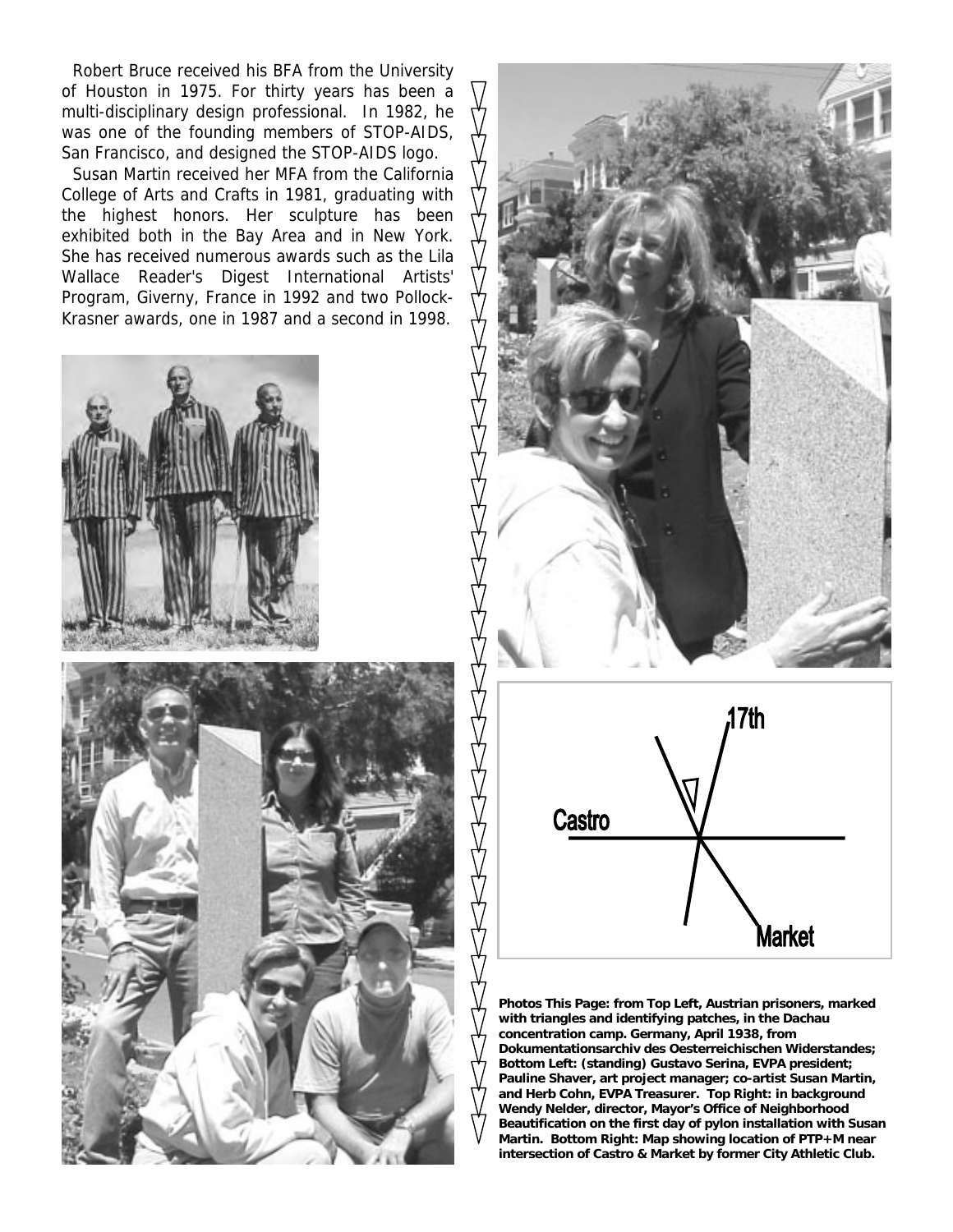### **"Care Not Cash" Makes Ballot!**

**H.O.P.E. Also Qualifies.** 

The "Care Not Cash" and "Home Ownership Opportunities for Everyone" ballot initiatives appear to have qualified for the November general election. Approximately 23,000 signatures were turned into City Hall by the July 8 deadline for "Care Not Cash" and 25,000 by HOPE. Both needed fewer than 10,000 signatures to qualify.

Care Not Cash's goal is to provide all homeless San Franciscans who currently qualify for aid with guaranteed food, shelter/housing and health services and reduce cash grants. This refocusing will create expanded mental health, alcohol and substance abuse services, and affordable housing. EVPA endorsed the reform and many members were active in the search for signatures. EVPA has not taken a positon on the HOPE proposal.

### **Gossip About Garages & Parking.**

Come to the SF Department of Building Inspection's monthly Brown Bag Lunch Talk. This month's topic is "Garages and Parking: Current Regulations and Trends." The talk is on Thursday, July 18, from Noon to 1:30 pm at 1660 Mission Street, Room 2001 (second floor). There will be 15 minutes of general discussion and questions before each topic. Coffee and other drinks are provided; bring your lunch. Please contact Laurence M. Kornfield at 558- 6205 for information on any of the talks, to receive announcements of future Brown Bag Talks, or for other questions on building codes and permits.

### **A Different Path. A Fresh Attitude.**

The convenience of neighborhood shopping and services means we don't have to go far in our weekly errands. That's good and bad. The good of such convenience is obvious. The flip side is we develop comfortable routines that reduce exploration of other parts of this international city and even Eureka Valley. Break the habit.

Be deliberately random. Vary tomorrow's routine even if it only means walking a different way to and from the grocery store. Get off at a different bus stop. Grab a J instead of a K, L or M. Visit the top of Dolores Park for the view of downtown. Take a walking tour of the Castro with Trevor Hailey (550-8110). If walking is difficult, consider a bus tour and play like an out-of-town tourist, or pick one of the free wheelchair accessible City Guides Walking Tours (557-4266).

Explore San Francisco in little ways and fall in love with it all over again. It's summer in the City.  $\odot$ 

### **Next Meeting is July 18, 7:30pm.**

Come to the Eureka Valley Recreation Center  $(18<sup>th</sup>/Collingwood)$  at 7:30 pm for the general meeting. On the agenda are:

- I. Call to Order/Introductions
- II. Reading and Approval of the Minutes
- III. Committee Reports
- IV. Old Business
- V. New Business
- VI. Adjourn

General meetings are at the Eureka Valley Recreation Center at 100 Collingwood at 7:30 pm. You do not have to be a member to attend, although you do have to be a member to vote on issues. A membership application is on last page.

### **Neighborhood Mourns Jon Cook.**

On June  $12<sup>th</sup>$ , while responding to an emergency call, 17<sup>th</sup> Street resident and SFPD Officer Jon Cook was killed. Officer Cook's car collided with another SFPD car while both were en route to capture a suspect wanted in an incredibly brutal attack. Cook was based out of the Mission Police Station.

At the accident scene, passersby left flowers, candles, flags and poems including one titled "A Police Officer Was Killed Last Night." It begins, "A policeman was killed last night. He died while protecting your rights. His creed was to protect and serve. This fate he didn't deserve."

EVPA formally extends heartfelt condolences to Cook's fellow officers and to his life partner, Jared Strawderman. Flowers have been sent to the Mission Station, and a letter of condolences to Mr. Strawderman. We appreciate the thin blue line.

### Castro Street Fair is Sun., Oct. 6<sup>th</sup>.

Soon the annual Castro Street Fair will be upon us with music, crafts, food and fun. Volunteers are needed to help collect donations at the 17<sup>th</sup> Street entrance. A portion of proceeds benefit EVPA/PTP+M. Let us know of your interest now by emailing info@evpa.org or calling 701-9455 and letting us know. We'll get back to you with details.

#### **Running for D8 Supervisor?**

EVPA is prohibited by its by-laws from endorsing candidates for public office. However, as a community organization, we welcome candidates to come to speak to our members. Candidates wishing to do so should email Gustavo Serina at Gserina@aol.com to arrange a date and time.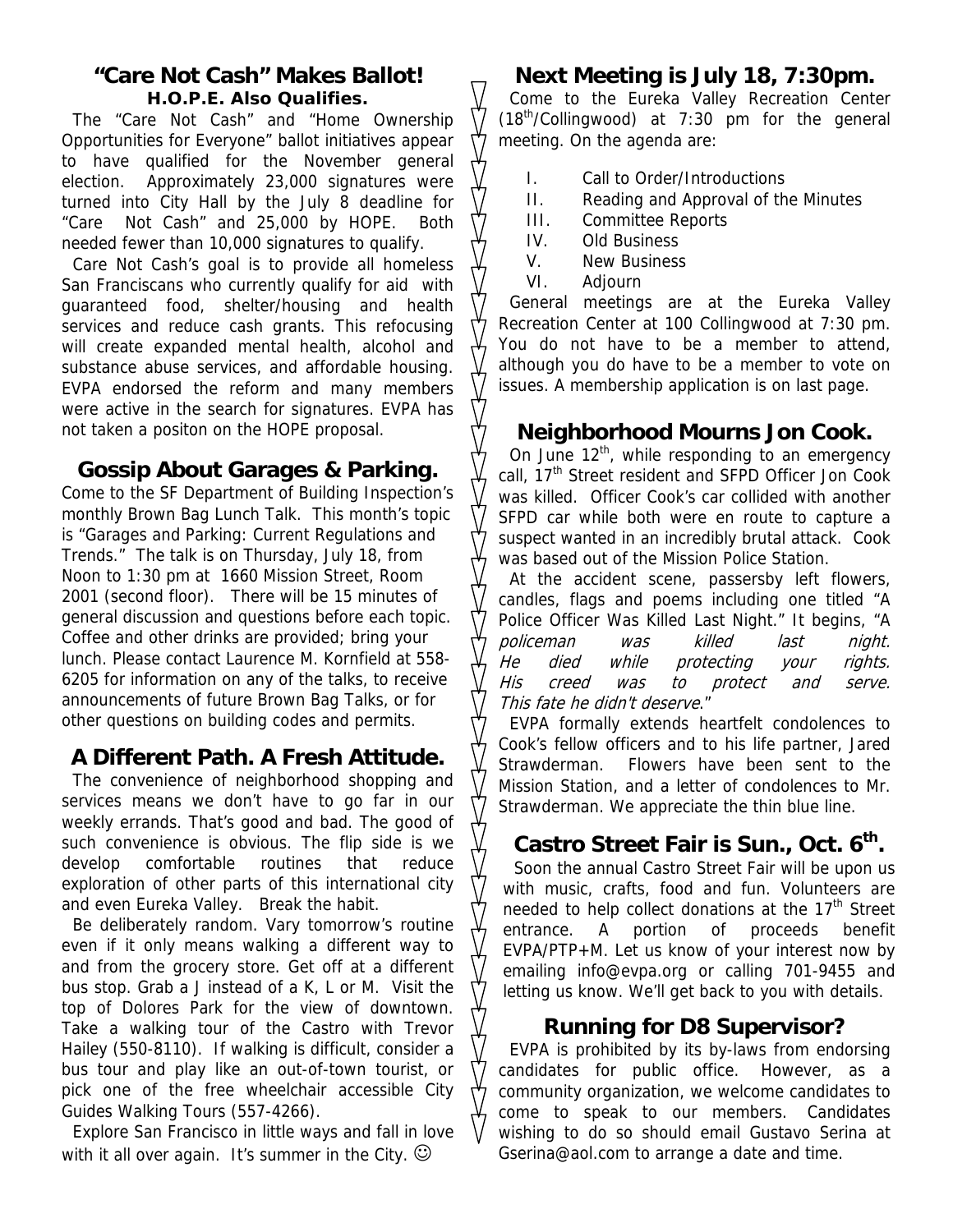#### **Minutes from June 2002 Meeting.**

Call to Order: 7:30 PM

Minutes from the May EVPA meeting were approved.

Michelle Meeker, a research neurology nurse from SF General made a short presentation regarding a research study on the correlation of body temperature and survivability of brain trauma. As time is very precious when dealing with these injuries, this study allows the hospital to lower an eligible patient's body temperature without the patient's or next-of-kin consent. This was an informational presentation, and no action was asked of EVPA.

#### **Committee Reports:**

Park and Education -- The renovation of the EVRC is tentatively scheduled to begin June 2003.

The Pink Triangle Park sculpture is installed! Congratulations to all those involved in this EVPA and neighborhood project!

A motion was made that EVPA accept the remaining tasks associated with PTP from the ad hoc committee founded to select a memorial sculpture, and for EVPA to accept fundraising, operational and maintenance responsibilities for the remainder of the project. **The motion passed**.

A motion was made that development tasks begin under the full auspices of EVPA. Development to include: planning, fundraising and construction of a memorial wall and signage. **The motion passed**.

A motion was made to authorize the Board of Directors to accept bids on behalf of membership, for wall and related construction and to authorize expenditure of deposits by the Treasurer as necessary for initial development. **The motion passed**.

A motion was made to authorize up to \$8,000 in "bridge loans" from officers Gustavo Serina and Herb Cohn for completion of memorial sculpture, with repayment to come from fundraising efforts, not membership dues. **The motion passed**.

Finance – Committee met and submitted a written report.

UTNC -- The replacement of news racks in the neighborhood is still being discussed. Some limitations on the placement of the new design racks may preclude them being used in the neighborhood. UTNC is following this issue closely. Supervisor Leno's proposed Entertainment Commission generated some written questions to the Supervisor from UTNC, but as yet the committee has received no answer from the Supervisor.

Planning -- The Planning Committee is reviewing the development of the lot at 300 Corbett Ave and is planning to have a recommendation to present to the membership at the next meeting. The committee flagged three planing projects for review at their regular meeting.

Membership & Promotion -- All EVPA members are encouraged to act as "Cub Reporters" and snoop for neighborhood news and issues to report. Additionally, the newsletter is an excellent way to get increase membership; so all members are encouraged to pass along a copy to friends and neighbors. Stories and articles for each issue are due the first of the month, and advertisements are due by the 5<sup>th</sup>.

Public Health & Safety -- Reported on the Care Not Cash Campaign sponsored by Supervisor Newsom. Petitions to get this legislation, which EVPA had approved in a previous meeting, on the November ballot were distributed.

Internal Affairs -- The I/A Committee reminded us that elections are fast approaching, and to think of new officers to elect in the coming year. The first round of nominations are due at October's general membership meeting, and the second round and elections are held in November.

#### **Old Business:** None.

**New Business:** 

A motion was made to send a letter of condolence to Officer Jon Cook's domestic partner. Officer Cook of Mission Station was killed in the line of duty while responding to a call. **The motion passed**.

A motion was made to spend \$50 of EVPA general funds to send flowers in memory of Officer Cook to Mission Station. The motion passed.

A motion was made to send a letter thanking the residents of 2500 Market Street for the use of electricity during the installation of the memorial at the Pink Triangle Park. **The motion passed**.

Move to send a letter to MUNI requesting that the restrooms at the Church and Castro stops be open during MUNI's operating hours with regular security and cleaning services during the day. The motion passed.

Move to send a letter to DPW requesting that the departments GA program include the following locations in the area: Pink Triangle Park;<br>EVRC sidewalk and playground; 18<sup>th</sup> and Castro intersection; Area of 17<sup>th</sup> and Hartford; Area of 15<sup>th</sup> and Sanchez; Area of Pond and 16<sup>th;</sup> MUNI restrooms at Church and Castro stops. **The motion passed**.

Adjourn at 9 pm.



Dufty shared his life with life partner Dennis

Fairchild. Our condolences to all his family.